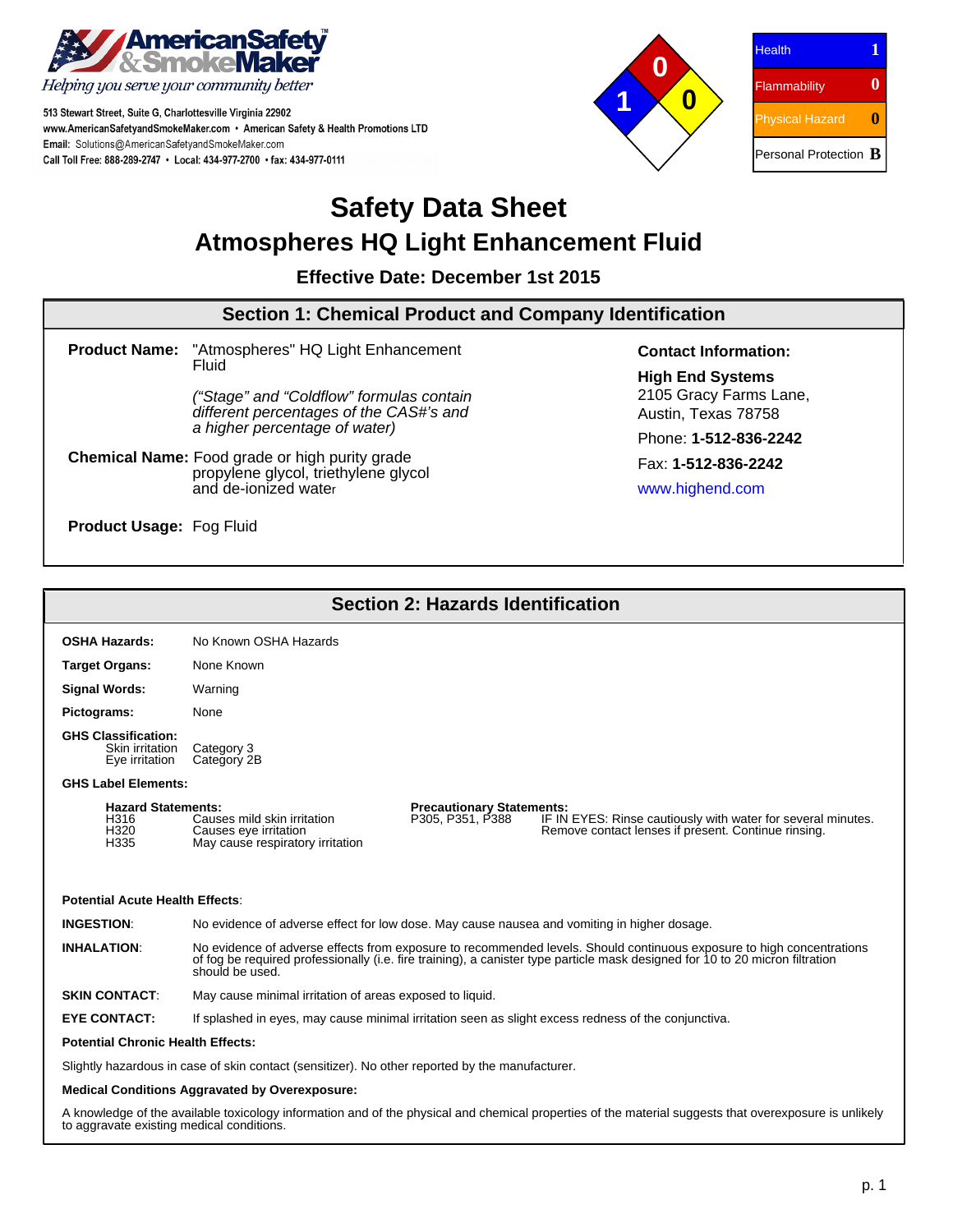| Section 3: Composition and Information on Ingredients |                  |                         |                  |                  |                                                 |                         |
|-------------------------------------------------------|------------------|-------------------------|------------------|------------------|-------------------------------------------------|-------------------------|
|                                                       |                  | <b>ACGIH TLV</b>        |                  | <b>OSHA PEL</b>  |                                                 |                         |
| Ingredient                                            | CAS#             | % (Weight)              | <b>TWA</b>       | <b>STEL</b>      | <b>PEL</b>                                      | <b>STEL</b>             |
| <b>Triethylene Glycol</b>                             | $112 - 27 - 6$   | Not<br>Available        | Not<br>Available | Not<br>Available | <b>Not</b><br>Available                         | <b>Not</b><br>Available |
| Propylene Glycol                                      | $57 - 55 - 6$    | <b>Not</b><br>Available | 10 mg/m $3$      | Not<br>Available | 50 ppm (total)<br>$10 \text{ mg/m}^3$ (aerosol) | Not<br>Available        |
| Deionized Water                                       | Not<br>Available | <b>Not</b><br>Available | Not<br>Available | Not<br>Available | Not<br>Available                                | <b>Not</b><br>Available |

This product is a mixture of very low toxicity ingredients which are of high purity or food grade. According to OSHA this product is non-hazardous under (1910.1200). The largest single component of this product is de-ionized water.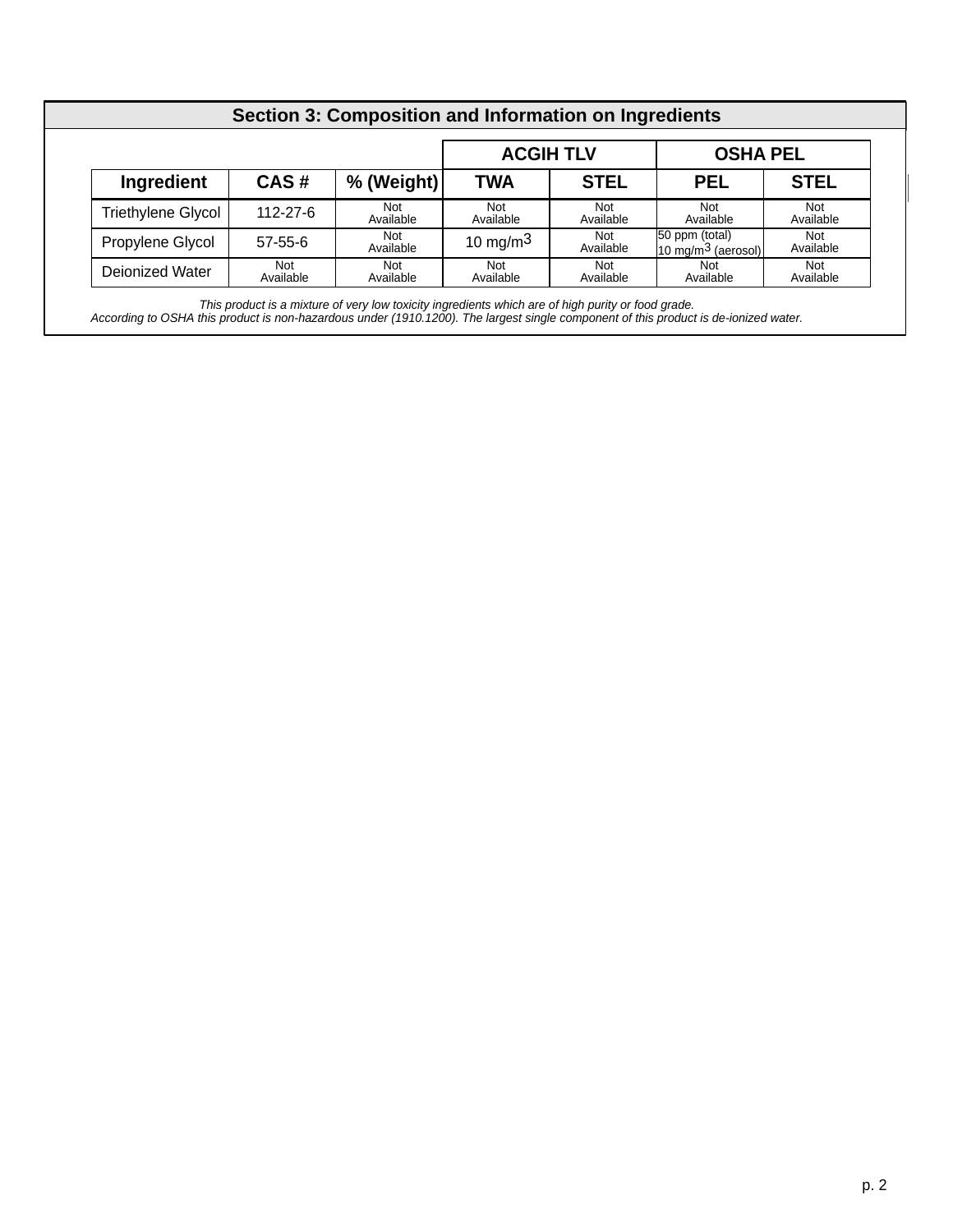### **Section 4: First Aid Measures**

### **Eye Contact:**

Check for and remove any contact lenses. Immediately flush eyes with running water for at least 15 minutes, keeping eyelids open. Cold water may be used. Get medical attention if symptoms persist.

### **Skin Contact:**

In case of contact, immediately flush skin with plenty of water. Cover the irritated skin with an emollient. Remove contaminated clothing and shoes. Cold water may be used.Wash clothing before reuse. Thoroughly clean shoes before reuse. Get medical attention if symptoms persist.

### **Inhalation:**

No problems from inhalation are anticipated. If adverse effects appear, remove to fresh air. If breathing is difficult, give oxygen. Get medical attention if symptoms persist.

### **Ingestion:**

Do NOT induce vomiting unless directed to do so by medical personnel. Never give anything by mouth to an unconscious person. If large quantities of this material are swallowed, call a physician immediately. Loosen tight clothing such as a collar, tie, belt or waistband.

### **Notes to Physician**:

Treatment of overexposure should be directed at the control of symptoms and the clinical condition.

## **Section 5: Fire and Explosion Data**

**Flammability of the Product:** Not flammable under normal conditions.

**Auto-Ignition Temperature:** Not determined

**Flash Points:** Not determined

**Flammable Limits:** LOWER: Not available UPPER: Not available

**Products of Combustion:** Carbon Oxides (CO, CO<sub>2</sub>).

#### **Explosion Hazards in Presence of Various Substances:**

Risks of explosion of the product in presence of mechanical impact: Not expected. Risks of explosion of the product in presence of static discharge: Not expected.

#### **Fire Fighting Media and Instructions:**

SMALL FIRE: Use DRY chemical powder. LARGE FIRE: Use water spray, fog or foam. Do not use water jet.

**Special Remarks on Fire Hazards:** Not available.

**Special Remarks on Explosion Hazards:** Not available.

### **Section 6: Accidental Release Measures**

#### **Small Spill:**

Dilute with water and mop up, or absorb with an inert dry material and place in an appropriate waste disposal container. Finish cleaning by spreading water on the contaminated surface and dispose of according to local and regional authority requirements.

### **Large Spill:**

Absorb with an inert material and put the spilled material in an appropriate waste disposal. Finish cleaning by spreading water on the contaminated surface and allow to evacuate through the sanitary system. Be careful that the product is not present at a concentration level above TLV. Check TLV on the MSDS and with local authorities.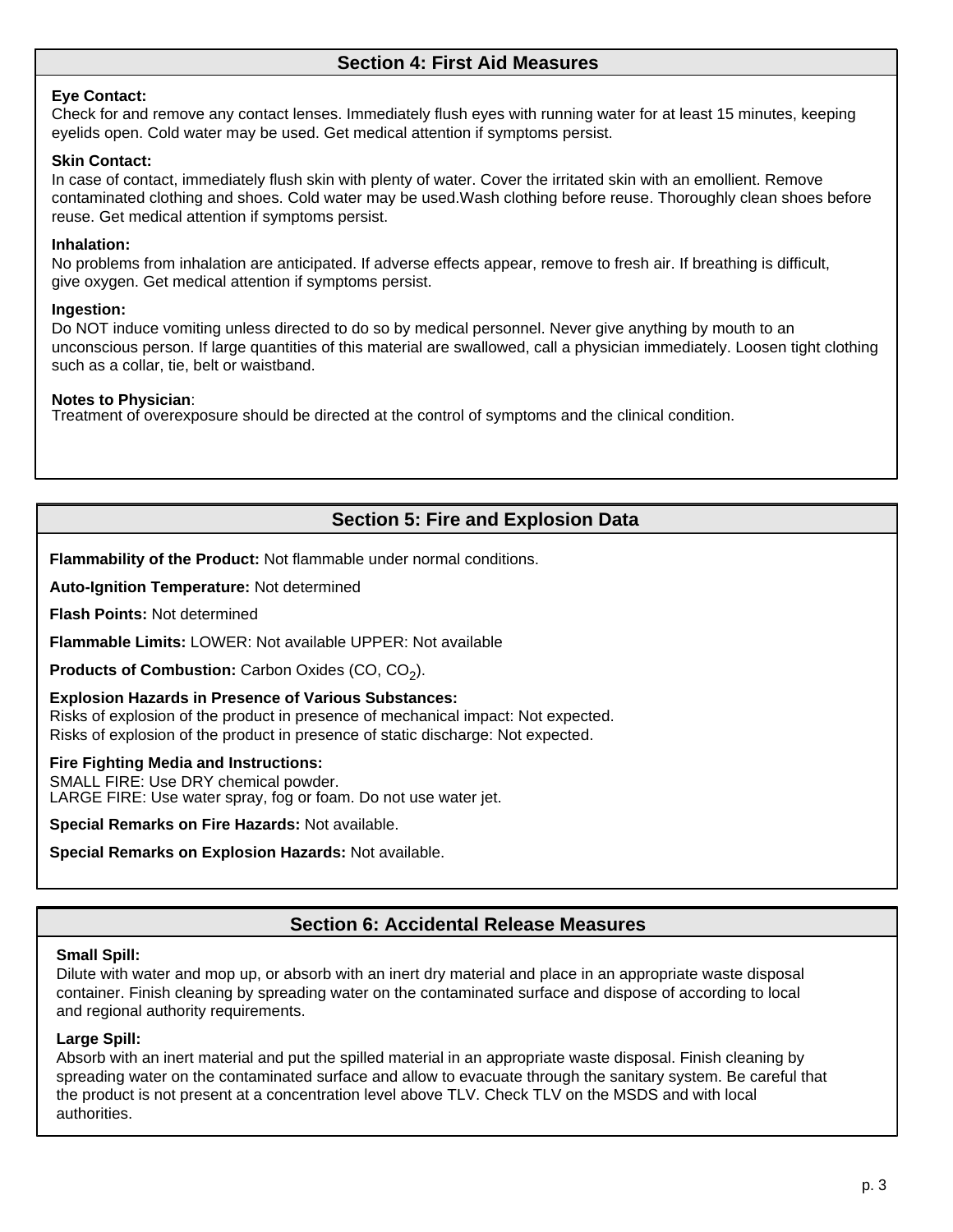## **Section 7: Handling and Storage**

#### **Precautions**:

Keep away from heat. Do not freeze. Keep away from sources of ignition.Do not ingest. If ingested, seek medical advice immediately and show the container or the label. Avoid contact with skin and eyes. Keep away from incompatibles such as strong oxidizing agents.

#### **Storage**:

Hygroscopic. Keep container tightly closed. Keep container in a cool, well-ventilated area. Normal precautions common to good manufacturing practice should be followed in handling and storage. Avoid repeated contact with skin and clothing. This product is intended for professional use only and should be kept out of the reach of children.

### **Section 8: Exposure Controls/Personal Protection**

### **Engineering Controls:**

Provide general exhaust ventilation or other normal engineering controls to keep the airborne concentrations of vapors below their respective threshold limit value. Ensure that eyewash stations and showers are proximal to the work-station location.

### **Personal Protection:**

|                          | RESPIRATORY PROTECTION : None required under normal conditions of use. |
|--------------------------|------------------------------------------------------------------------|
| <b>PROTECTIVE GLOVES</b> | : Rubber or polyvinyl chloride coated.                                 |
| EYE PROTECTION           | : Protect eyes from liquid with safety glasses                         |

|  | Section 9: Physical and Chemical Properties |  |
|--|---------------------------------------------|--|
|--|---------------------------------------------|--|

**Physical state and appearance:** Liquid. (Oily liquid.) **Odor:** Faint Odor. **Color:** Colorless. Clear **pH:** 7.0. **Boiling Point:** Not applicable **Melting Point:** Not applicable **Specific Gravity:** 1.082 at 20 $^{\circ}$  C (Water = 1) **Vapor Pressure:** < 0.025 mm Hg at 20° C **Vapor Density:** 3.9 (Air = 1) **Volatility:** Not available. **Odor Threshold:** Not available. **Solubility in Water:** Complete at 20° C **Evaporation Rate:** 0.003 (Butyl Acetate = 1). **Dispersion Properties:** See solubility in water.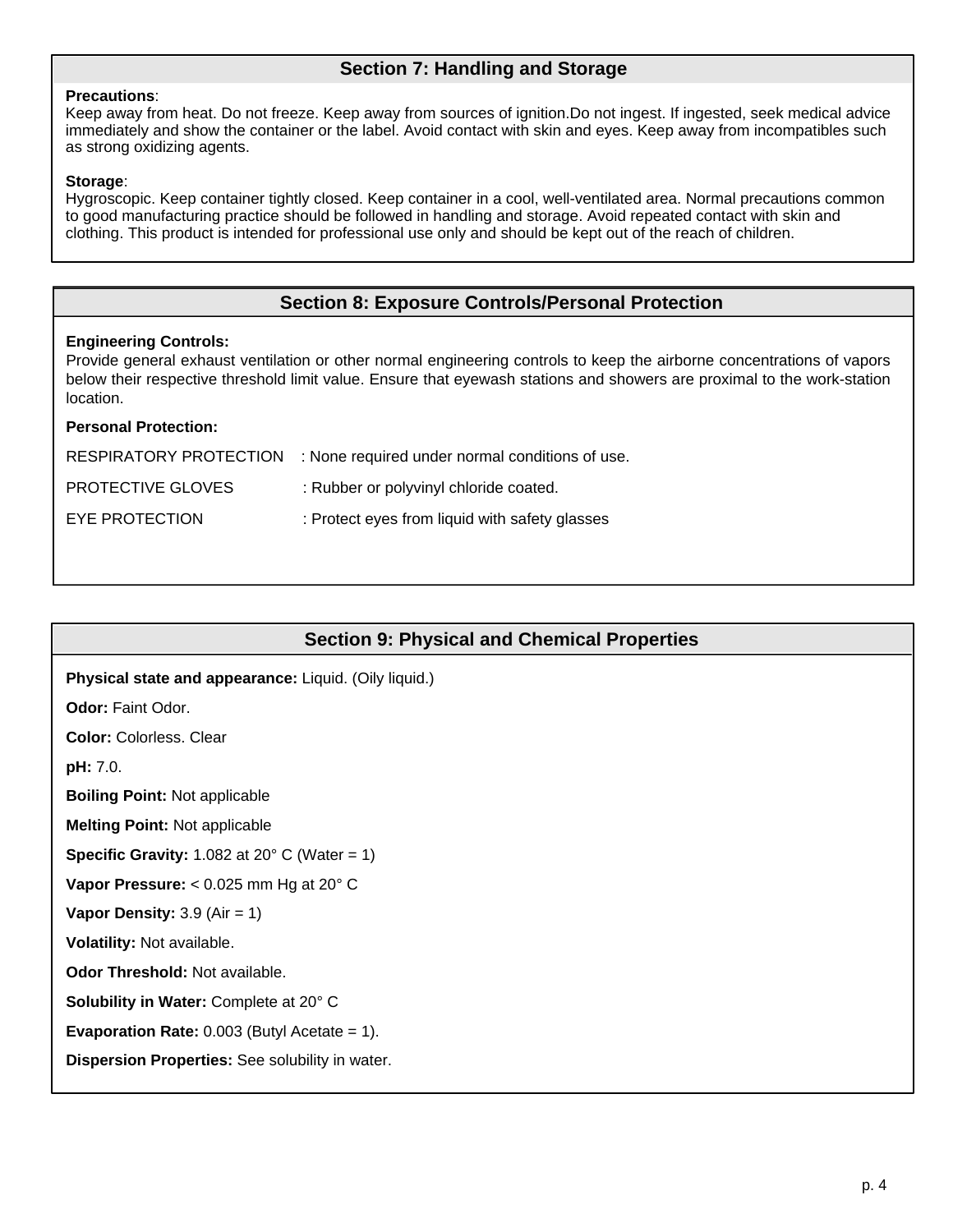### **Section 10: Stability and Reactivity Data**

**Stability:** The product is stable under normal conditions.

**Instability Temperature:** Not available.

**Incompatibility with various substances:** Reactive with oxidizing agents, reducing agents, acids, alkalis.

**Corrosivity:** Non-corrosive in presence of glass.

**Polymerization:** Will not occur.

**Hazardous Combusiton or Decomposition Products**: Burning under certain conditions can produce aldehydes, ketones, carbon dioxide and / or carbon monoxide.

### **Section 11: Toxicological Information**

**Routes of Entry:** Ingestion. Eye contact.

#### **Toxicity to Animals:**

Triethylene Glycol: Acute oral toxicity (LD50): 9500 mg/kg [Rabbit]. Acute dermal toxicity (LD50): 5000 mg/kg [Rabbit]. Propylene Glycol: Acute oral toxicity (LD50): 18500 mg/kg [Rabbit]. Acute dermal toxicity (LD50): 20800 mg/kg [Rabbit].

### **Other Toxic Effects on Humans:**

Hazardous in case of ingestion. Slightly hazardous in case of skin contact (irritant, permeator).

**Special Remarks on Toxicity to Animals:** Not available.

**Carcinogenic Effects:** None reported by ACGIH, IARC, OSHA or NTP.

### **Section 12: Ecological Information**

**Ecotoxicity:** None known.

**BOD5 and COD:** Not available.

**Products of Biodegradation:** Possibly hazardous short term degradation products are not likely.

**Toxicity of the Products of Biodegradation:** The products of degradation are less toxic than the product itself.

**Special Remarks on the Products of Biodegradation:** Not available.

### **Section 13: Disposal Considerations**

**Waste Disposal: RCRA WASTE:** Not applicable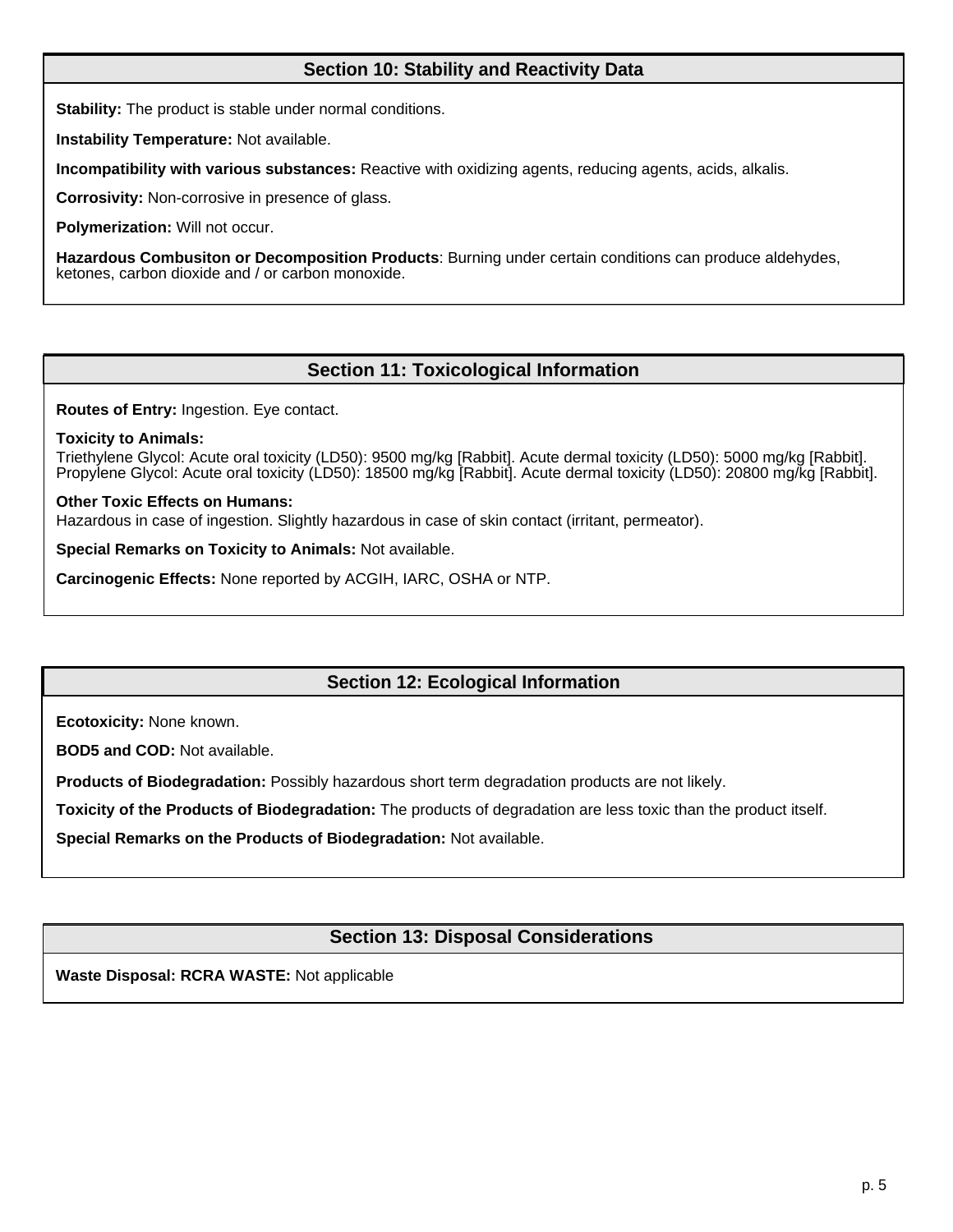### **Section 14: Transport Information**

**D.O.T. SHIPPING NAME:** Not D.O.T. regulated

**D.O.T. HAZARD CLASS:** None

**DOT ID NUMBER:** UN Not Applicable

**DOT PACKING GROUP:** None

**DOT RQ (Ibs):** Not Applicable

**OTHER:** None

**IMDG HAZARD CLASS:** None

**ICAO HAZARD CLASS:** None

### **Section 15: Regulatory Information**

**OSHA (1910.1200):** No hazardous substabnces

**Federal Regulations: SARA Title III:** No hazardous substances

**CERCLA 102 (a) / DOT Hazardous Substances:** No hazardous substances

**TSCA Inventory Status:** This product is listed on the Toxic Substance Control Act (TSCA) Chemical Substance inventory.

#### **State Regulations:**

California Proposition 65: No detectable components of this product are substances, or belong to classes or substances, known to the State of California to cause cancer and/or reproductive toxicity.

#### **States Right-to-know Regulations:**

CAS # 57-55-6, 112-27-6 PA, RI

#### **State list:**

CT (Connecticut), FL (Florida), IL (Illinois), MI (Michigan), LA (Louisiana), MA (Massachusetts), NJ (New Jersey), PA (Pennsylvania), RI (Rhode Island)

Note: The ACGIH TLV listed above for the following ingredient(s) is an AIHA WEEL: Propylene glycol.

**International Regulations**

**Canada WHMIS Classification:** Not Regulated

**Canada Inventory Status:** All components are listed on the Canadian Domestic Substance List (DSL).

**EINECS Inventory Status**: All components are listed on the European Inventory of Existing Chemical Substances

**DSCL (EEC):** R21/22- Harmful in contact with skin and if swallowed. S24/25- Avoid contact with skin and eyes.

**Australia Inventory Status:** All components are listed on the Australian Inventory of Chemical Substances (ACIS).

**Japan Inventory Status:** All components are listed on the Japanese MITI inventory.